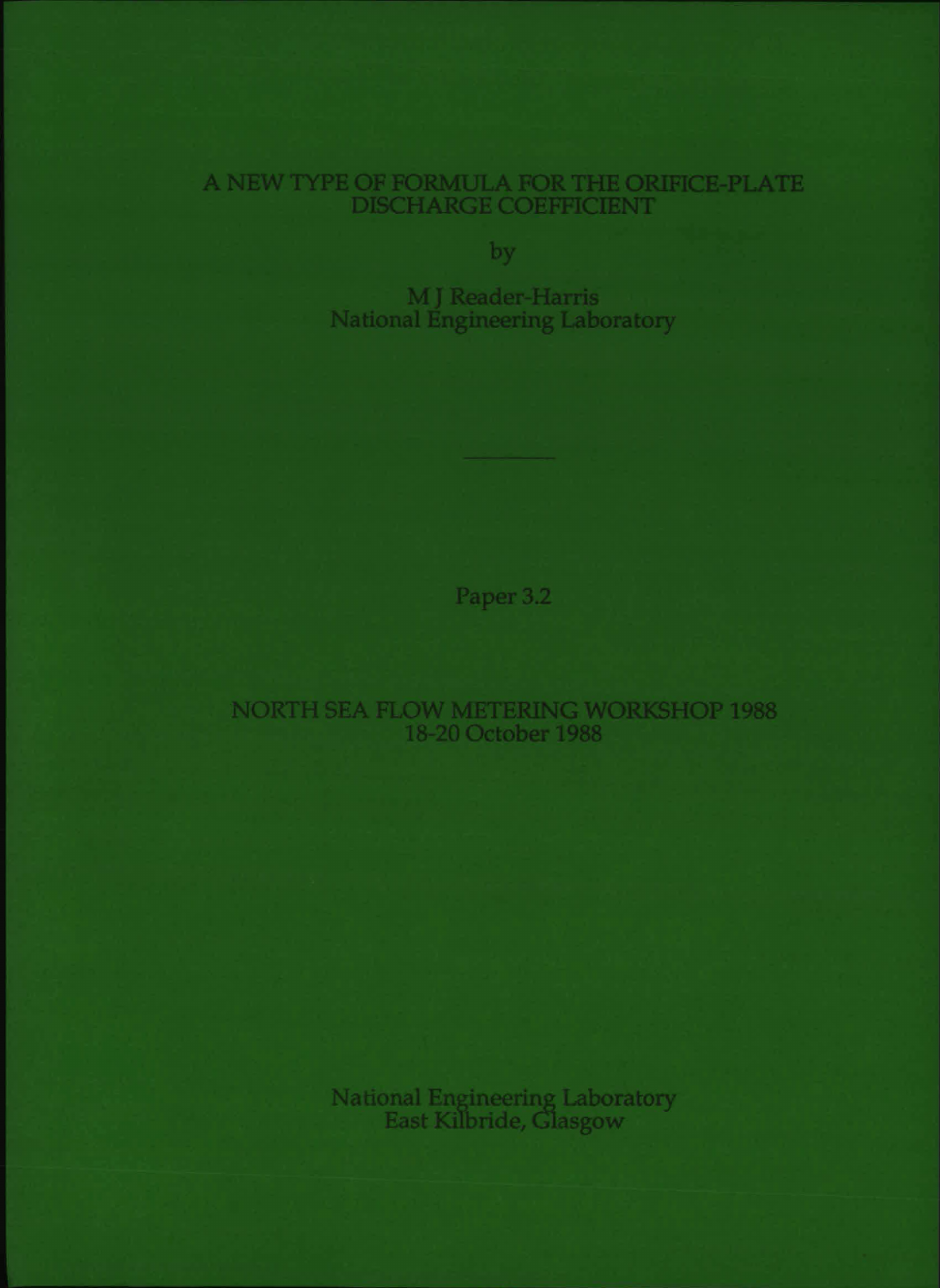A NEW TYPE OF FORMULA FOR THE ORIFICE-PLATE DISCHARGE COEFFICIENT

## Dr M J Reader-Harris

National Engineering Laboratory. East Kilbride. Glasgow

## SUMMARY

This paper describes a new concept, and hence form of equation, for fitting orifice plate discharge coefficients in which the physical basis of the different terms of the equation is clearer. As well as a term based on throat Reynolds number. a term based on friction factor is included. The latter makes clear the effect of pipe roughness.

The work described here is the first half of a project; further work is being performed.

## NOTATION

|                      | a,a <sub>0</sub> ,a <sub>1</sub> ,a <sub>2</sub> Coefficients at infinite Reynolds number |  |  |
|----------------------|-------------------------------------------------------------------------------------------|--|--|
| $b, b_o, b_1$        | Coefficients of Reynolds number term                                                      |  |  |
| c, c,                | Coefficient of friction factor term                                                       |  |  |
| C                    | Discharge coefficient using corner tappings                                               |  |  |
| D                    | Pipe diameter                                                                             |  |  |
| $\mathbf{k}_{\rm m}$ | Pipe roughness (as on Moody diagram)                                                      |  |  |
| $k_{\rm g}$          | Sand roughness                                                                            |  |  |
| $k, \ell, m, n$      | Exponents                                                                                 |  |  |
| N                    | Number of data                                                                            |  |  |
| Re <sub>d</sub>      | Throat Reynolds number                                                                    |  |  |
| Re <sub>D</sub>      | Pipe Reynolds number                                                                      |  |  |
| V                    | Variance                                                                                  |  |  |
| β                    | Diameter ratio                                                                            |  |  |
| λ                    | Friction factor                                                                           |  |  |
| σ                    | Standard deviation                                                                        |  |  |
| <b>SUBSCRIPTS</b>    |                                                                                           |  |  |
| β                    | For a particular value of $\beta$                                                         |  |  |
| <b>SUPERSCRIPTS</b>  |                                                                                           |  |  |
|                      | With throat Reynolds number term subtracted                                               |  |  |
| *                    | Best fit value                                                                            |  |  |
| #                    | Approximate valve                                                                         |  |  |
|                      | Mean value                                                                                |  |  |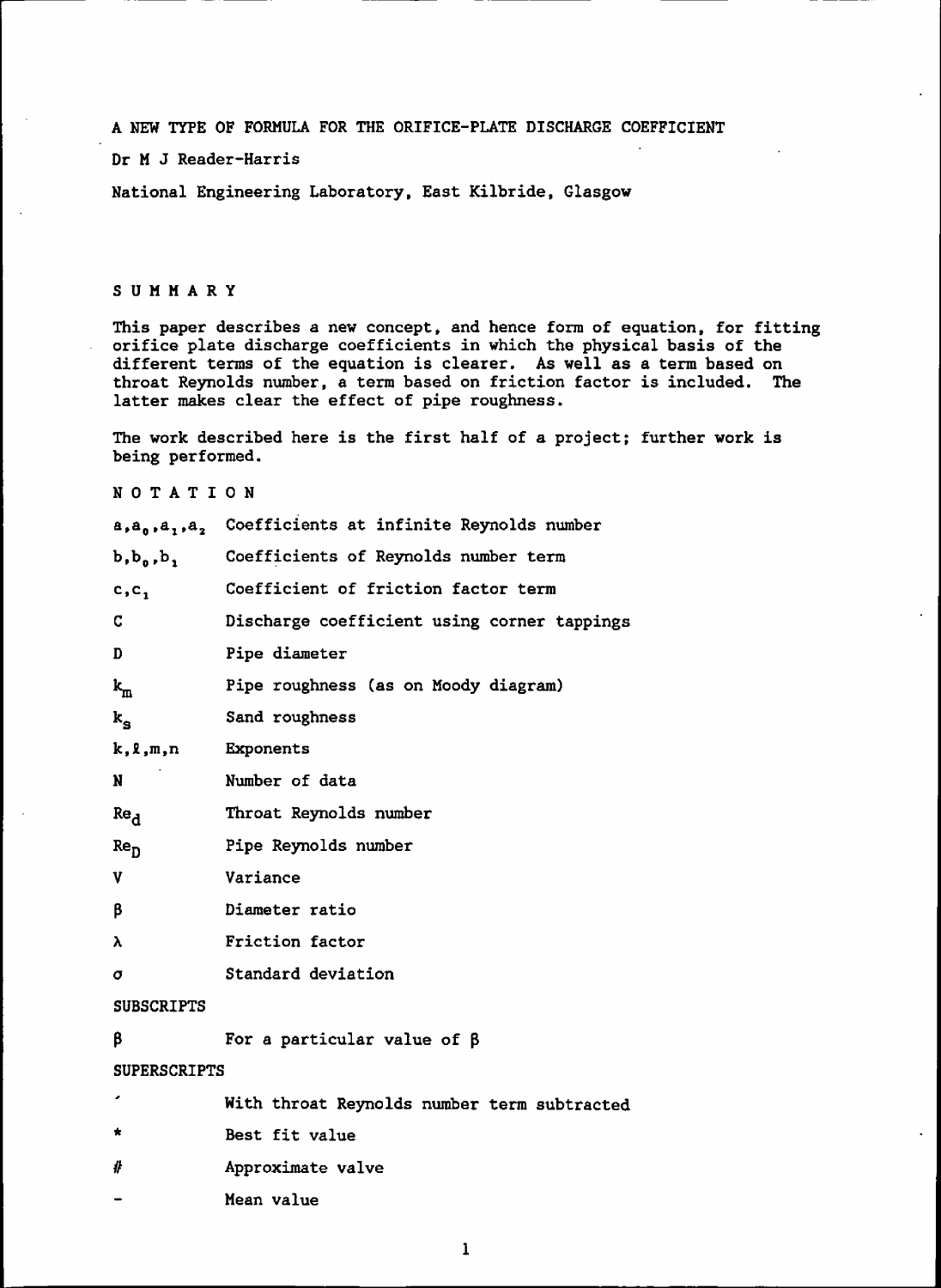### 1 INTRODUCTION

Both in the EEC and the USA there are current programmes of work to determine a new orifice plate discharge coefficient equation. The data have been mand a new example analysis is being done. It is important to obtain an equation which truly describes the physics. The work presented in this paper demonstrates that the corner tap discharge coefficient depends on friction factor as well as on Reynolds number and that a simple equation can nevertheless be obtained.

## 2 A NEW TYPE OF FORMULA

Reader-Harris and Keegans<sup>1</sup> found that for a fixed pipe Reynolds number,  $Re_{D}$ , as the pipe roughness changed so the change in discharge coefficient was approximately proportional to  $\beta^*\lambda$ , where  $\beta$  is the diameter ratio and  $\lambda$  is the pipe friction factor. This led Reader-Harris to suppose that the form of the equation for the discharge coefficient, C, using corner tappings might be

$$
C = a(\beta) + c_1 \beta^m \lambda, \qquad (1)
$$

where m is approximately 4. Rapier<sup>2</sup> made experimental measurements in very smooth pipes and as a result of his work also proposed that C was best expressed as a function of friction factor. However, equations of the form of equation (1) do not give good agreement with experiment for small  $\beta$ . since they then give C almost constant.

Further computational work. solving the time-averaged Navier-Stokes equations with the  $k-\epsilon$  turbulence model, was then undertaken at NEL to determine the effect of pipe roughness on an orifice plate of diameter ratio 0.7. Whereas in the initial work<sup>1</sup> the grids used had about 40 x 25 points, the new grids had about 80 x 60 points. EVen with these more refined grids, which had small grid expansion ratios, and with careful attention to boundary conditions complete grid independence was not achieved except for Reynolds numbers of 3 x  $10<sup>5</sup>$  and upwards. The computed discharge coefficients are shown in Fig. 1; multiple symbols at one Reynolds number give the calculated values for different grids (the higher values are for the more refined grids). The rough pipe values, though for different sand roughnesses. correspond approximately to a relative roughness of 0.0003 on the Moody diagram, which is within the ISO Standard'. It is interesting to note that the rough pipe values approximately follow the Stolz equation. although they are about 1 per cent high. whereas the smooth pipe values decrease much more rapidly than the Stolz equation for large Reynolds numbers. From the computations differences of more than 1 per cent can be caused by pipe roughness even when it lies within the ISO Standard; it is because of the magnitude of these differences that it is necessary to include a function of friction factor in the orifice plate discharge coefficient equation.

Replotting the computed points as a function of friction factor gives Fig. 2. The rough pipe points now lie approximately on the line of the smooth pipe ones. However, they fall just below the line, and this may not just be numerical error. The discrepency may be due to the need for an additional term in equation (1). To establish what that term is it is necessary to consider what type of equation would be appropriate for small  $\beta$ since it is for small  $\beta$  that equation (1) seems to be most inappropriate.

It seems reasonable that for low  $\beta$  the discharge coefficient should only depend on throat Reynolds number,  $Re_A$ :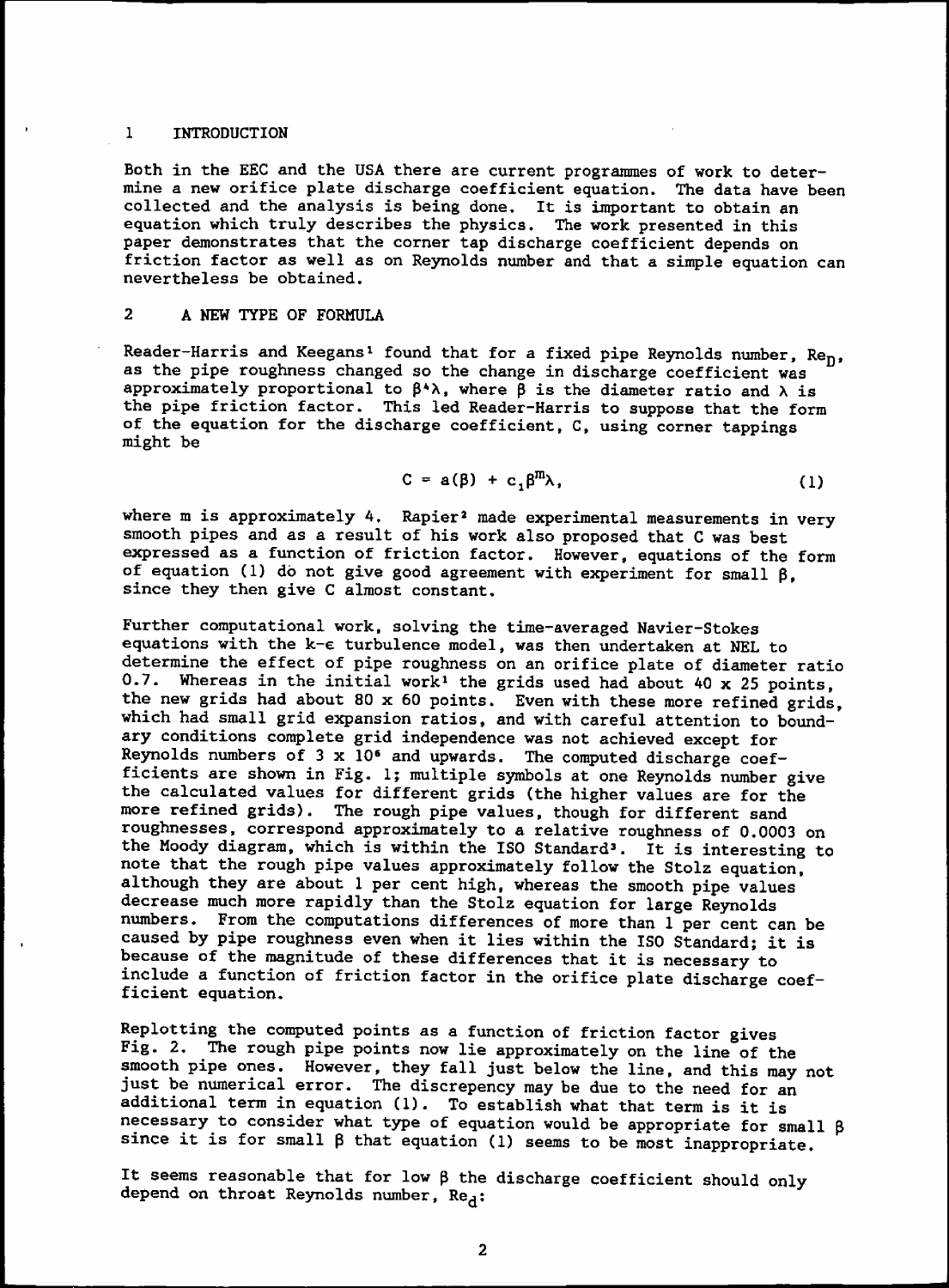$$
C = a + f(Re_d).
$$
 (2)

To check this theory C was plotted against log Re<sub>d</sub> (Fig. 3) for  $\beta$  less than or equal to 0.375 using all the EEC and American flange tap data available in summer 1987. So that all the data included in this analysis had been collected with the same type of tappings flange tap data from the EEC were used rather than corner tap data. In all cases the flange tap data were converted to corner tap data using the tap term formula of Reader-Harris and Cribbin<sup>4</sup>; it is much easier to fit corner tap data than flange tap data since optimisation of the tapping terms is then not required. The data in Fig. 3 approximately lie on a single curve (the data for  $\beta = 0.375$  are slightly higher than those for  $\beta = 0.2$  and the data for  $\beta \le 0.2$  are rather scattered). So for low  $\beta$  it appears that C only depends on Re<sub>d</sub>. It then seems reasonable to suppose that for low  $\beta$ 

$$
C = a + b(106/Red)n
$$
  
= a + b(10<sup>6</sup>β/Re<sub>n</sub>)<sup>n</sup>, (3)

and this assumption was tested later.

Since we now have approximate equations for low and high  $\beta$  the most obvious general equation for C is given by

$$
C = a(\beta) + b(10^{\circ}\beta/Re_{D})^{T} + c_{1}\beta^{T} \lambda. \qquad (4)
$$

### 3 CONSTRUCTING THE EQUATION ITSELF

The first stage in constructing the equation was to attempt to determine n and thus b in equation (3). The value of n which gives the minimum standard deviation of the data about the best line fit of the form of equation (3) lies in the range  $0.6-1.1$  for each  $\beta \le 0.375$ ; 0.75 was chosen. The data for <sup>~</sup> <sup>~</sup> 0.375 and ReO> <sup>4000</sup> have been plotted in Fig. <sup>4</sup> against *(106/Req )o.7s.* b is taken to be  $0.0006$ , which is the approximate slope of the data in Fig. 4. Only the data for  $\text{Re}_{D}$  > 4000 were used in the subsequent fitting, in case the formula for C is different for laminar flow.

Then it is assumed that

$$
C' = a'(\beta) + c'(\beta)(\lambda - 0.01),
$$
 (5)

where  $C' = C - 0.0006(10^6 \beta/Re_p)^{0.0075}$ .

( $\lambda$  - 0.01) is used rather than  $\lambda$  since when Re tends to infinity  $\lambda$  does not tend to 0 if the pipe is not hydraulically smooth (if the relative roughness on the Moody diagram,  $k_m/D$ , is 0.000 037,  $\lambda$  tends to 0.01 as  $Re_D$ tends to infinity).

A can be calculated from measurements of pressure drop or estimated from measured values of roughness. For the EEC 100 mm pipe measurements are given in References 5-7 and for the 250 mm pipe the measurements are in References 8-11. Measured values of roughness for each of the American pipes were supplied by Wayne Fling<sup>12</sup>.

*~/D* is in the range 0.000 01-0.0002. For the present work *~/D* was taken to be 0.000 02 for all pipe diameters, although for a given pipe finish **k** is a function of D. This value is probably too low and further work will "be done in which the measured values of *km/D* are used for each pipe. where the measurements are available. Where values have not been measured approximate values based on measurements made elsewhere will be used.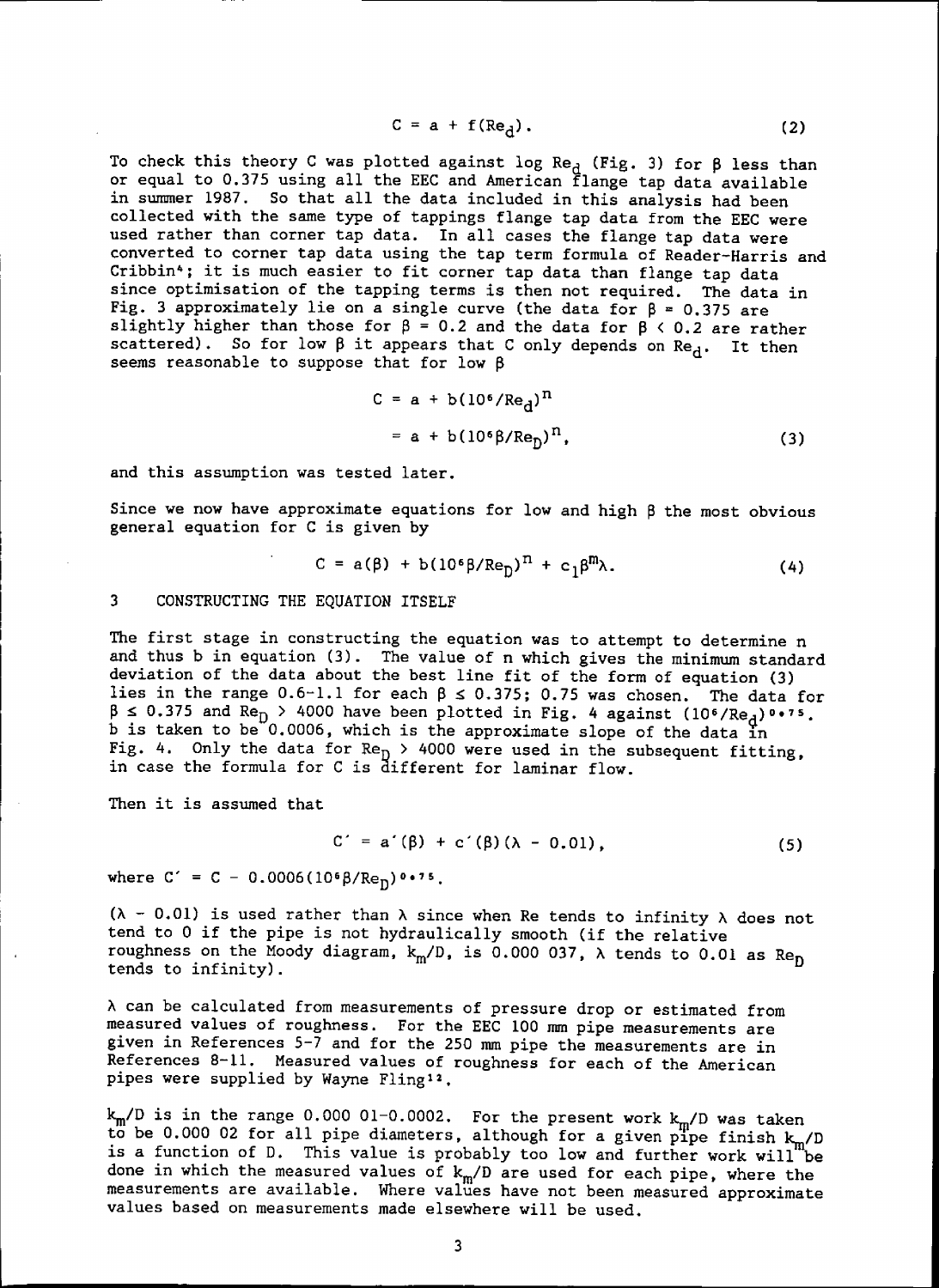Given  $k_m/D$  and  $Re_D$ ,  $\lambda$  can be obtained from the Colebrook-White equation<sup>13</sup>:

$$
\frac{1}{\sqrt{2}} = 1.74 - 2 \log \left[ 2 \frac{k_m}{D} + \frac{18.7}{Re_D \sqrt{2}} \right].
$$
 (6)

Using equation (6) C' can then be plotted against  $\lambda$  for each  $\beta$  and the results are approximately linear in each case; Figs 5 and 6 show the data for  $\beta$  = 0.57 and  $\beta$  = 0.74 (since the highest  $\beta$  at which EEC data were obtained was 0.7503 and the highest  $\beta$  at which American data were obtained varied with D but was about 0.73,  $\beta = 0.74$  was taken as an approximate figure). Fitting straight lines of the form of equation (5) to the data then gives best fit values a<sub> $\mathsf{A}$ </sub> for a'( $\mathsf{B}$ ) and  $\mathsf{c}_\mathsf{R}$  for  $\mathsf{c}(\mathsf{B})$  as follows:

| $\beta$ | $a_B^{\star}$ | $c_{\mathsf{B}}^{\mathsf{A}^{\textstyle{*}}}$ | σg         | $\ast$ |
|---------|---------------|-----------------------------------------------|------------|--------|
| 0.2     | 0.597 14      | $-0.044$ 91                                   | 0.001 8752 |        |
| 0.375   | 0.599 86      | 0.113 59                                      | 0.001 4982 |        |
| 0.5     | $0.603$ 79    | 0.220 58                                      | 0.001 1593 |        |
| 0.57    | 0.603 92      | 0.42349                                       | 0.001 4060 |        |
| 0.66    | 0.60200       | 0.884 74                                      | 0.001 4550 |        |
| 0.74    | 0.593 29      | 1.552 73                                      | 0.001 8598 |        |

standard deviation of the data about the best line fit and is given by

The data for 
$$
\beta = 0.242
$$
 and those for  $\beta < 0.2$  were excluded.  $\sigma_{\beta}^*$  is the  
standard deviation of the data about the best line fit and is given by  

$$
\sigma_{\beta}^*{}^2 = \frac{1}{N_{\beta} - 2} \sum_{i=1}^{N_{\beta}} (C_{\beta,i} - a_{\beta}^* - c_{\beta}^* \lambda_{\beta,i})^2,
$$
(7)

where, for each  $\beta$ ,  $N_{\beta}$  is the number of data points and, for each i from 1 to N<sub>B</sub> inclusive, C<sub>B\_i</sub> is a value of C for that  $\beta$  and  $\lambda_{R_{-i}}$  is the corresponding value of X.

Equations for a'( $\beta$ ) and c'( $\beta$ ) are now required: the form for c'( $\beta$ ) has already (equation (4)) been assumed:

$$
c'(\beta) = c'_1 \beta^m. \tag{8}
$$

The form of  $a'(\beta)$  is initially assumed to be

$$
a'(\beta) = a'_0 + a'_1 \beta^k + a'_2 \beta^k. \tag{9}
$$

It is possible to find the best fit for each of a'( $\beta$ ) and c'( $\beta$ ) separately, but it is better to fit them simultaneously. Suppose  $a_R^2$  and  $c_R^2$  in the line fit are replaced by  $a^{''}_{\beta}$  and  $c^{''}_{\beta}$  (derived from equations (9) and (8) or simil $\frac{1}{2}$ . Then the standard deviation of the data about this line fit would be  $\sigma_{\beta}^{\prime\prime}$ , where

$$
\sigma_{\beta}^{\#2} = \frac{1}{N_{\beta} - 2} \sum_{i=1}^{N_{\beta}} (c_{\beta,i} - a_{\beta}^{\#} - c_{\beta}^{\#} \lambda_{\beta,i})^{2}.
$$
 (10)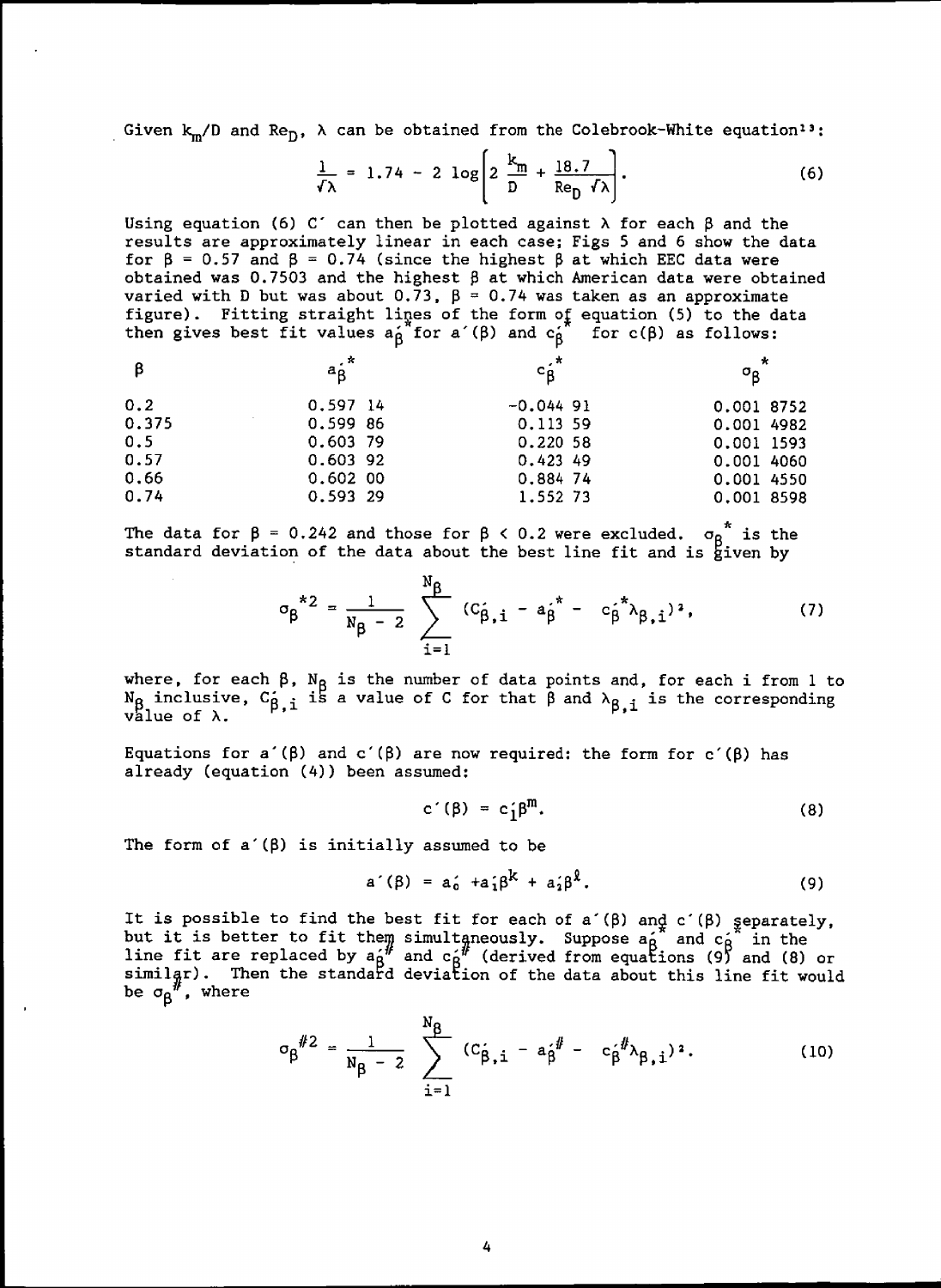Now

$$
\sigma_{\beta}^{\#2} = \sigma_{\beta}^{\ast 2} + \frac{N_{\beta}}{N_{\beta} - 2} \left\{ a_{\beta}^{\ast} - a_{\beta}^{\ast}^{\#} + (c_{\beta}^{\ast} - c_{\beta}^{\ast}^{\#}) \lambda_{\beta} \right\}^{2} + \frac{(c_{\beta}^{\ast} - c_{\beta}^{\ast}^{\#})^{2}}{N_{\beta} - 2} \sum_{i=1}^{N_{\beta}} (\lambda_{\beta,i} - \lambda_{\beta})^{2},
$$
 (11)

where

$$
\lambda_{\beta} = \frac{1}{N_{\beta}} \sum_{i=1}^{N_{\beta}} \lambda_{\beta,i}.
$$
 (12)

Suppose now that  $a_{\mathsf{A}}^{\mathsf{A}\#}$  and  $c_{\mathsf{A}}^{\mathsf{A}\#}$  are in fact of the form of equations (9) and (8). Then we could minimize  $\Delta V$ , where

$$
\Delta V = \frac{1}{6} \sum_{\beta=0.2}^{0.74} (\sigma_{\beta}^{#2} - \sigma_{\beta}^{*2}).
$$
 (13)

A more immediately comprehensible measure of fit is *h.o,* where

$$
\Delta \sigma = \frac{1}{6} \sum_{\beta=0.2}^{0.74} (\sigma_{\beta}^{\#} - \sigma_{\beta}^{\ast}).
$$
 (14)

For any given m, 1 and k there is no problem in determining  $a_0$ ,  $a_1$ ,  $a_2$  and  $c'_1$  to minimize  $\Delta V$ . It is natural also to choose m, l, and k such that  $\Delta V$  is at its minimum. For the data in the above table this gives  $m = 4.8$ ,  $k =$ 1.4,  $1 = 8.1$ , and  $\Delta \sigma = 0.000 022$ . But  $a'_0 = 0.593 56$ , which, from Fig. 4. appears to be too low. Inclusion of the data from  $\beta \leq 0.1$  would probably prevent this, but those data are very scattered. With only a small increase in standard deviation  $(\Delta \sigma = 0.000 027)$  we can, for example, obtain  $a'_0$  = 0.595 38 with m = 4.8, k = 2.2, and 1 = 6.9. But such solutions are rather arbitrary: perhaps the best option is to require that when the velocity profile term (which is proportional to  $\beta^{m}$ ) is small a'( $\beta$ ) should reduce to a constant. One simple way of securing this is to put  $k = m$  and 1 > m. This also ensures that the same best fit is obtained whether the independent variable  $(\lambda - 0.01)$  or  $\lambda$  is used. Then the best solution has  $m = 4.3$  and 1 very near to 4.3; moreover  $a'_1$  and  $a'_2$  are large in magnitude and  $a'_1$  is approximately equal to  $-a'_2$ . So equation (9) is replaced by

$$
a'(\beta) = a'_0 + (a'_1 + a'_2 \log(\beta))\beta^{m}.
$$
 (15)

Then we have the best fit equation

$$
C = 0.596 31 + 0.0006(10^{6} \beta/\text{Re}_{D})^{0.75} + \{5.465 99(\lambda - 0.01) - 0.840 15 \log(\beta) - 0.119 75\} \beta^{4.3}.
$$
 (16)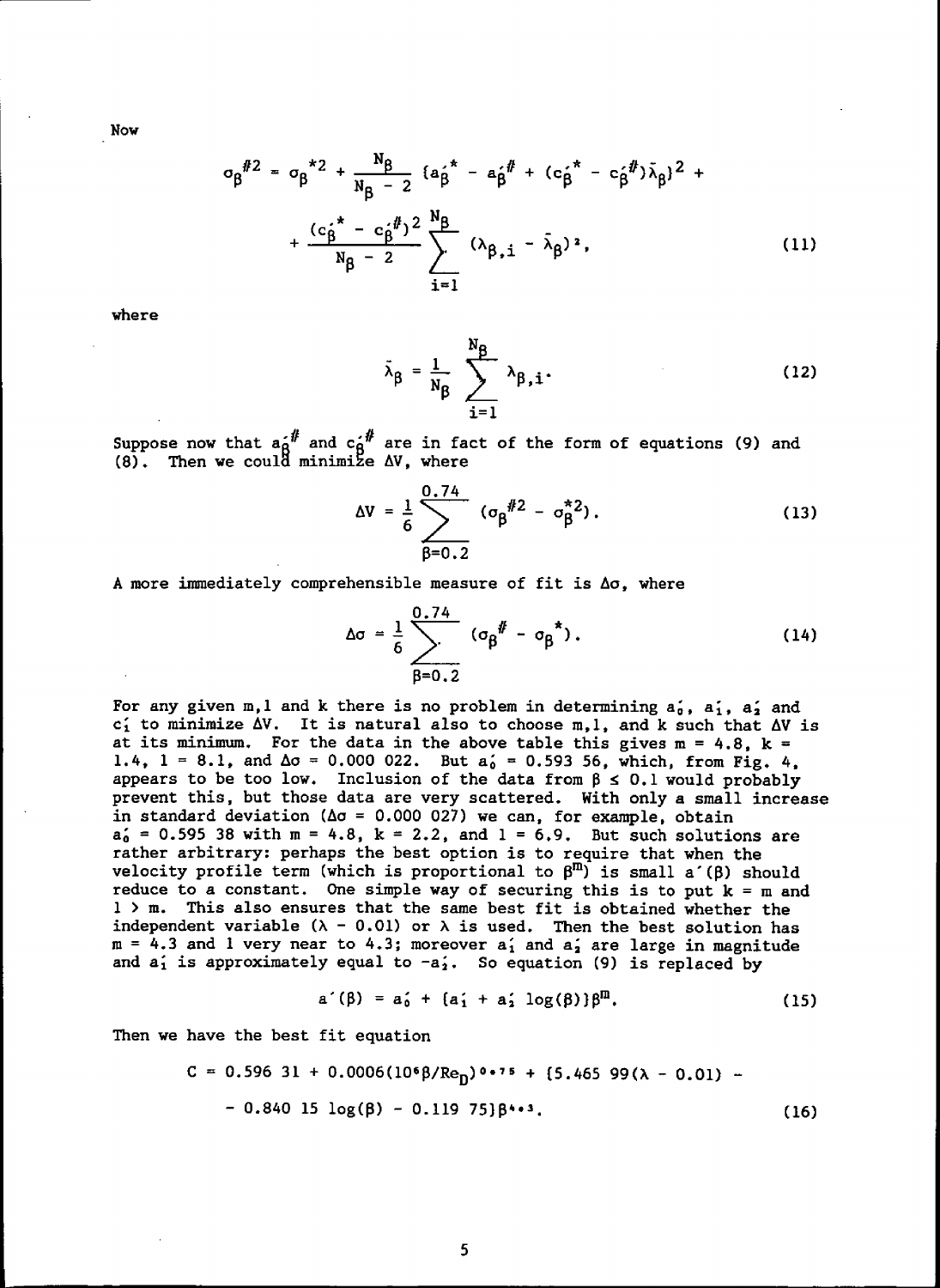This has  $\Delta \sigma$  = 0.000 058, which is still small compared to each  $\sigma_{\mathsf{R}}^*$ .

 $\overline{u}$ 

Although X may appear to be a rather inconvenient variable, it is possible to approximate it by a simple function of Re<sub>D</sub> if a value of k<sub>m</sub>/D is assumed. For instance if  $\mathbf{k}_\mathrm{m}/\mathrm{D}$  = 0.000 02 (the assumed value for this always within 0.0005 of  $\lambda^{\prime\prime}$  for Re<sub>N</sub> > 4000 if work) λ is

$$
\lambda^{\text{ff}} = 0.008 \ 59 + 0.809 \ 26/\text{Re}_{\text{D}}^{0 \text{+39}}.
$$
 (17)

However, the significance of the new formula depends on the term in  $\lambda$  being a true pipe roughness term, not simply another Reynolds number term. It is necessary, therefore, to examine the rather limited quantity of data on the effect on the discharge coefficient of different pipe roughnesses at the same Reynolds number. The experiments included here are those of Clark and Stephens<sup>14</sup>, Herning and Lugt<sup>15</sup>, Spencer, Calame and Singer<sup>16</sup>, Thibessard<sup>17</sup> and Witte<sup>16</sup>; the computations were done by Reader-Harris<sup>1</sup>. Values from both experiment and computation are plotted in Fig. 7. in which the product of  $\Delta C$ , the change in C, and  $\beta^{-*-3}$  is plotted against the change in  $\lambda$ . The experimental data are generally a little lower than the computed values. However, the data of Clark and Stephens are higher than the computed values. The line on the graph represents the prediction of equation (16) for constant Reynolds number. The agreement between the experimental and computed values and equation (16) is excellent and suggests that the term in  $\lambda$  in the equation is a true pipe roughness term.

In order to compare the fit of equation (16) with those of standard equations of the following form

$$
C = a(\beta) + b(\beta) (10^6/Re_{D})^{\text{T}}, \qquad (18)
$$

best fit values  $a_{\mathsf{R}}$  and  $b_{\mathsf{R}}$  for a( $\mathsf{B})$ ) and  $\mathsf{b}(\mathsf{B})$  in equation (18) were obtained for a series of  $\mathtt{y}$ alues of n together with values of standard deviation  $\mathtt{\sigma_{g}}$ . The values of  $\sigma_{\beta}$  for n = 0.5, 0.6 and 0.7 were as follows:

| - B   | $n = 0.4$ | $n = 0.5$   | $n = 0.6$   |
|-------|-----------|-------------|-------------|
| 0.2   | 0.001 854 | 0.001 844   | 0.001 853   |
| 0.375 | 0.001 762 | 0.001 627   | 0.001 537   |
| 0.5   | 0.001 182 | $0.001$ 109 | $0.001$ 138 |
| 0.57  | 0.001 519 | 0.001 409   | 0.001 475   |
| 0.66  | 0.001 947 | 0.001 519   | 0.001 518   |
| 0.74  | 0.002 091 | 0.001 916   | 0.002216    |

The smallest values of  $\sigma_{\beta}^*$  were obtained for n = 0.5; for this value of n  $a_{\beta}$  and  $b_{\beta}$  were as follows:

| β     | $\star$<br>$a_{\mathcal{B}}$ | $\mathbf{b}_{\mathbf{B}}$ |
|-------|------------------------------|---------------------------|
| 0.2   | 0.595 89                     | 0.000 6137                |
| 0.375 | 0.598 10                     | 0.001 3501                |
| 0.5   | 0.60225                      | 0.001 7524                |
| 0.57  | 0.602B3                      | 0.002 2131                |
| 0.66  | 0.600 81                     | 0.003 4198                |
| 0.74  | 0.592 21                     | 0.004 9383                |
|       |                              |                           |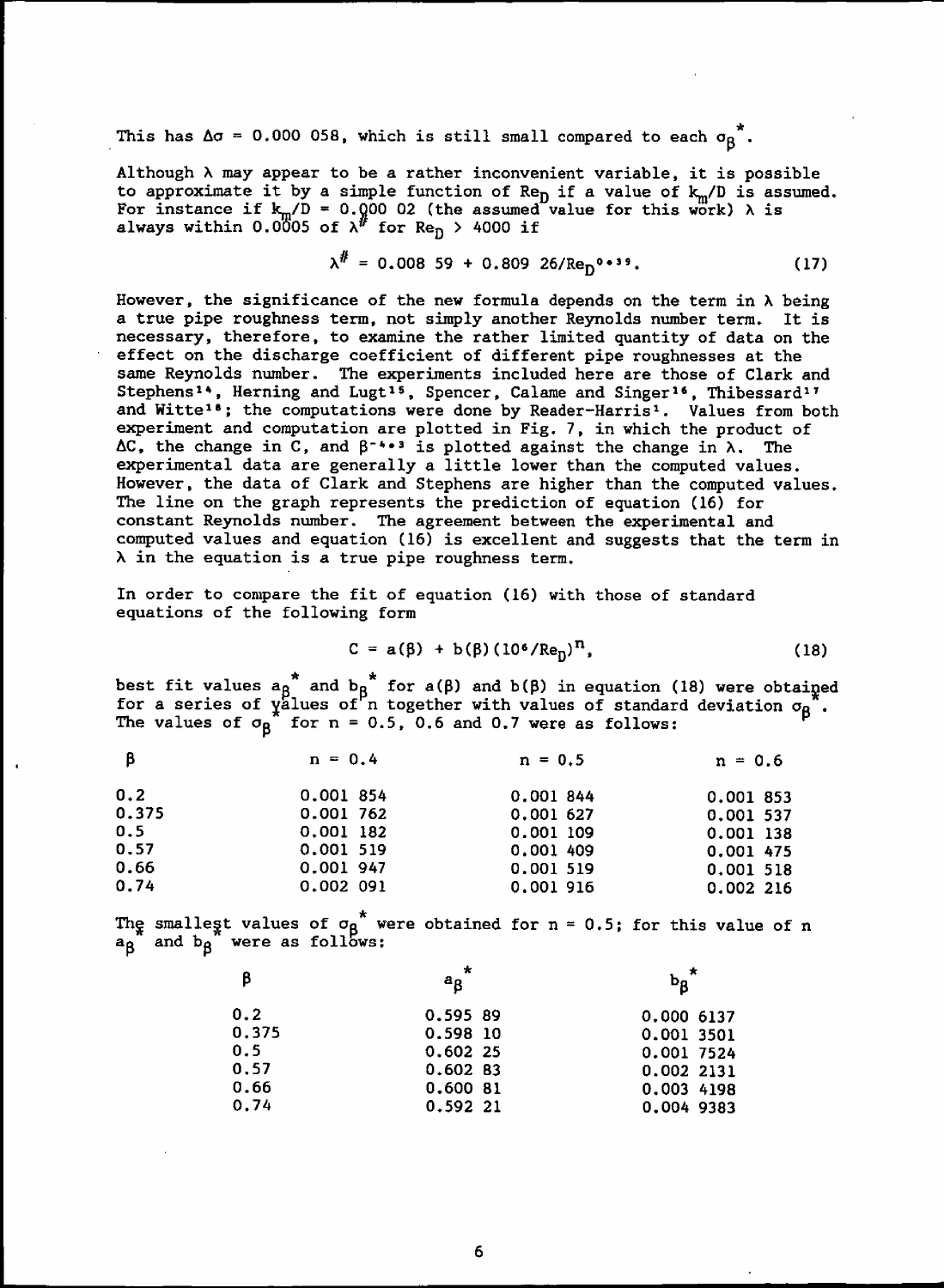Then it was assumed that  $a(\beta)$  and  $b(\beta)$  were of the following standard forms:

$$
a(\beta) = a_0 + a_1 \beta^k + a_2 \beta^2 \tag{19}
$$

$$
b(\beta) = b_1 \beta^m. \tag{20}
$$

Best fit values of the constants in equations (19) and (20) were obtained in the same manner as those for the friction factor fit and the best fit equation for C was as follows:

$$
C = 0.597 11 + 0.015 47\beta^{1*8} - 0.289 87\beta^{10*3} ++ 0.008 884\beta^{2*2} (105/ReD)0*5.
$$
 (21)

Whereas the values of  $\sigma_{\sf R}$  were very s<sub>i</sub>mila friction factor fit, the values of  $\sigma_{\sf R}$ " were fit obtainable for  $b_{\rm g}$  ( $\Delta \sigma$  = 0.000 287). to those obtained with the greatly increased by the poor

Because only a poor fit for  $b*$  is obtainable of the form of equation (20) it was decided to test also an alternative form for  $b(\beta)$ ; so it was assumed that  $a(\beta)$  was of the form of equation (19) and  $b(\beta)$  was of the form:

$$
b(\beta) = b_0 + b_1 \beta^m. \tag{22}
$$

Best fit values of the constants were again obtained and the best fit equation for C was as follows:

$$
C = 0.589 \ 31 + 0.024 \ 56\beta^0 \cdot 9 - 0.227 \ 74\beta^0 \cdot 9 +
$$
  
+ (0.000 7082 + 0.011 887\beta^3 \cdot 5) (10<sup>6</sup>/Re<sub>D</sub>)<sup>0</sup> \cdot 5 (23)

 $\Delta\sigma = 0.000$  072, which is small compared to each  $\sigma_{\beta}^{*}$ , but a<sub>p</sub> is too low.

The standard deyiation of the data about the fits in equations (16), (21) and (23) (ie  $\sigma_{\rm R}^{ij}$ ) for each  $\beta$  were as follows:

| $\beta$ | Equation (16) | Equation (21) | Equation (23) |
|---------|---------------|---------------|---------------|
| 0.2     | 0.001 929     | 0.002 250     | 0.001 910     |
| 0.375   | 0.001 569     | 0.001 959     | 0.001 846     |
| 0.5     | $0.001$ 232   | 0.001 288     | 0.001 131     |
| 0.57    | 0.001 522     | 0.001 766     | 0.001 497     |
| 0.66    | 0.001 478     | 0.001 574     | 0.001 532     |
| 0.74    | 0.001 887     | 0.002 136     | 0.001 930     |

The best two equations (16) and (23) are plotted on a background of the data for 3 values of  $\beta$  for Re<sub>n</sub> > 4000 in Figs 8-10. The good agreement between the EEC and the American data is visible as well.

#### 4 CONCLUSIONS AND SUGGESTIONS FOR FURTHER WORK

Although the standard deviation of the data about the fit in equation (16) is not much lower than that about the fit in equation (23). the new form of equation suggested (equation (16)) makes clearer the physical cause for the different terms of the equation. one solely dependent on throat Reynolds number, the other on upstream velocity profile. It is, therefore, more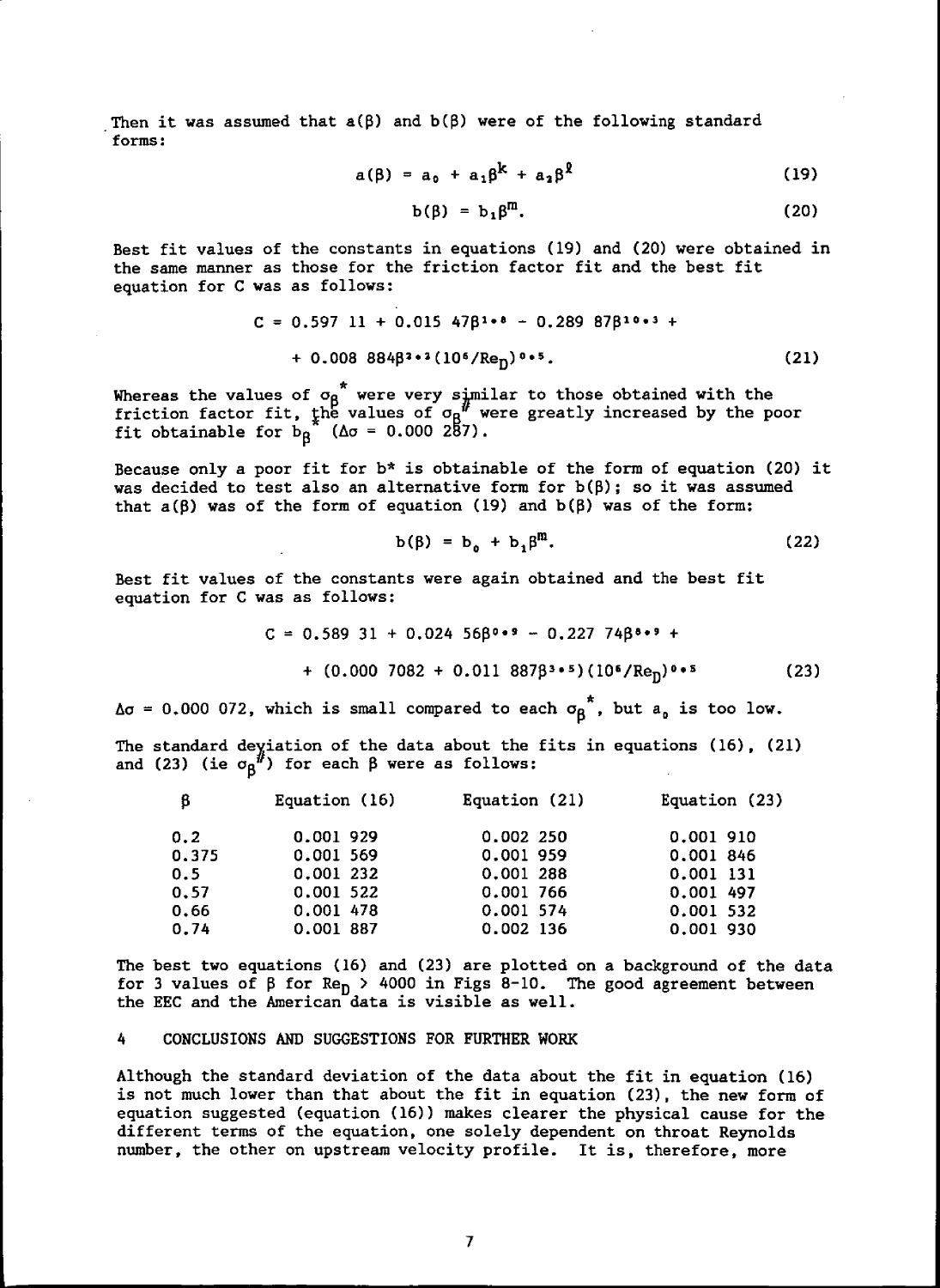suitable for extrapolation than formulae with less physical basis. It also makes clear the effect of pipe roughness.

A computer program is being written so that the best fit equation of a given form can be obtained by minimizing the standard deviation of all the data from that equation (including all the values of  $\beta$  simultaneously). It will be possible in this work to use the correct value of  $\beta$  (rather than an approximate one) for each set of data and to include the data for  $\overline{B} = 0.242.$ 

Although the data for  $\beta$  < 0.2 are more scattered than the other data and thus cannot be included as a whole in the simultaneous fitting it may be appropriate to follow a suggetion of Stolz and to include these data for which the orifice diameter is greater than 12.5 mm (0.5 in). It should be the case that equations of the form of equation (16) will automatically give a good fit to the data for very low  $\beta$ .

In the simultaneous fitting of the data the new tapping term formula which is being derived will be included. More accurate values of k<sub>m</sub>/D will also be used in this work.

Further tests will be required to check that equations of the form of equation (16) are suitable for the data for  $Re_{D}^{-}$  < 4000. A suitable formula for  $\lambda$  in this range will be required; it may not matter that it will not be the true friction factor.

## **REFERENCES**

- <sup>1</sup> READER-HARRIS, M. J. and KEEGANS. W. Comparison of computation and LDV measurement of flow through orifice and perforated plates, and computation of the effect of rough pipework on orifice plates. In Proc. of the Int. Symp. on Fluid Flow Measurement, Washington, D.C., Paper 12.1. November 1986.
- 2 RAPIER. A. C. The extrapolation of orifice calibrations to high Reynolds numbers. In Proc. of the Fluid Mechanics Silver Jubilee Conference, National Engineering Laboratory, East Kilbride, Glasgow. Paper 4.3, 1979.
- 3 INTERNATIONAL ORGANIZATION FOR STANDARDIZATION. Measurement of fluid flow by means of orifice plates, nozzles and venturi tubes inserted in circular cross-section conduits running full. ISO 5167, Geneva: International Organization for Standardization, 1980.
- 4 READER-HARRIS, M. J. and CRIBBIN, S. The tapping terms in the orifice plate discharge coefficient formula. Paper submitted to the EEC Orifice Plate Experts' Group. 1987.
- 5 Progress Report on EEC Orifice Plate Coefficients Project. Initial NEL Tests in Water on EEC 100 mm (4 in) Orifice Run for European Economic Community DGXII Research, Science and Education. Progress Report No PR2: EUEC/03. East Kilbride, Glasgow: National Engineering Laboratory. 1980.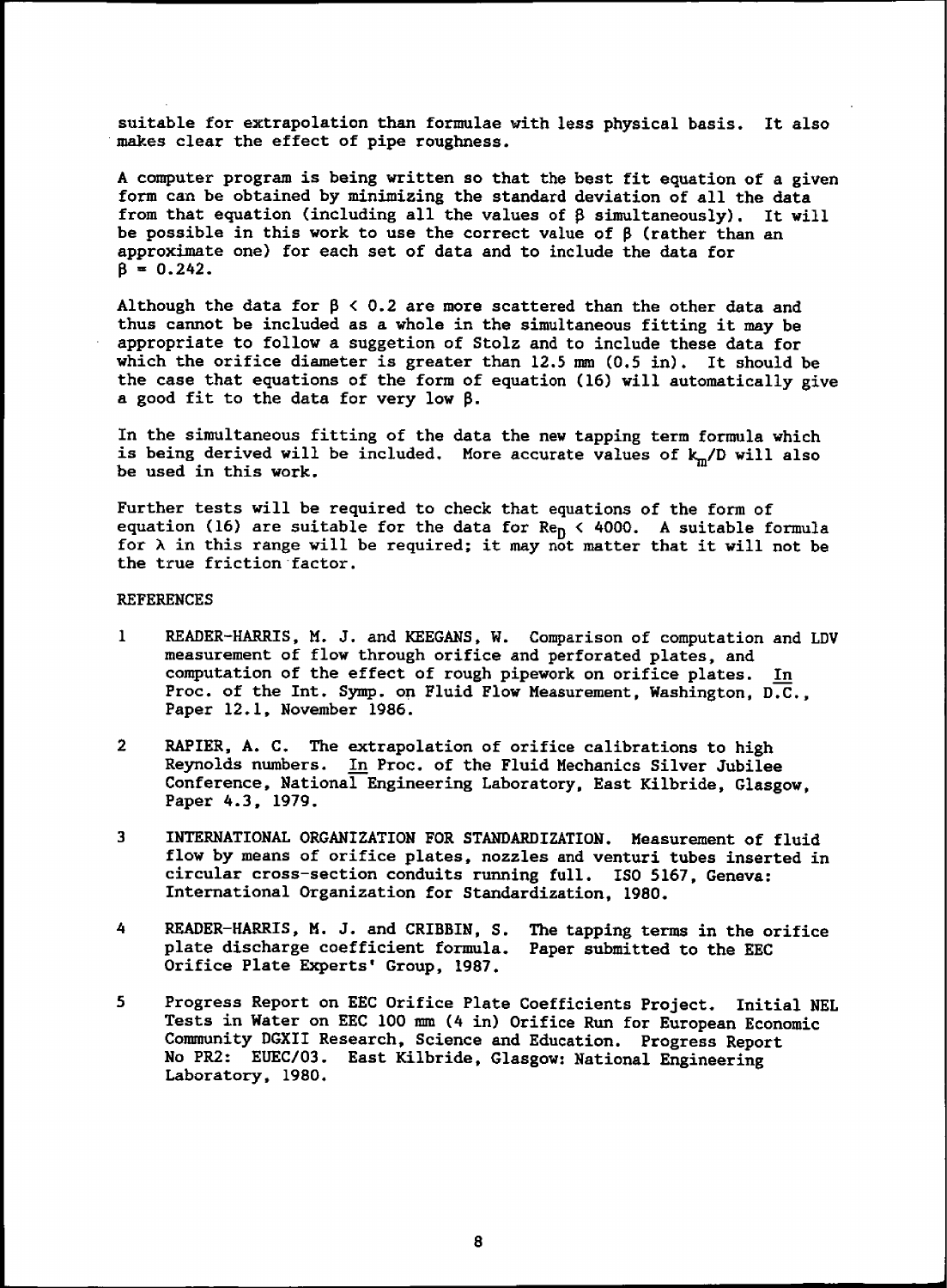- 6 Progress Report on EEC Orifice Plate Coefficients Project: 1982/83 NEL Tests in Air on Thin Orifice Plates for EEC 100 mm Assembly for European Economic Community DGXII Research, Science and Education. Progress Report No PR15: EUEC/10. East Kilbride, Glasgow: National Engineering Laboratory, 1984.
- 7 WILLEMSE, A. J. Dimensions of the EEC 100 mm orifice plate meter run. N. V. Nederlandse Gasunie, Department of Planning and Research, Report TP/I 83.R.203, 1983.
- 8 HARBRINK, B. EEC Orifice plate coefficient project: Progress Report No 1: Dimensional Measurements on the EEC 250 mm Orifice Meter run. Ruhrgas AG, Essen, 1983.
- 9 WILLEMSE, A. J. Second report on the dimensions of the EEC 250 mm meter run. N. V. Nederlandse Gasunie, Department of Planning and Research, Report TP/1 82.R.353, 1982.
- 10 NORMAN, R. and DREW, W. A. The EEC 250 mm orifice meter project. Part II Inspection of the meter run and orifice plates. British Gas Engineering Research Station, Report ERS R.3127. 1985.
- 11 EEC orifice plate coefficient project, final water tests on the EEC 250 mm orifice run. Delft Hydraulics Laboratory, M 1733-IV. 1986.
- 12 FLING. W. A. Jr. Private communication, 1988.
- 13 SCHLICHTING. H. Boundary layer theory. McGraw-Hill, New York, 1960.
- 14 CLARK, W. J. and STEPHENS. R. C. Flow measurement by square-edged orifice plates: pipe roughness effects, Proceedings of the I.Mech.E., 171, pp 895-910, 1957.
- 15 HERNING, Fr. and LUGT, H. Neue Versuche mit Segmentblenden und Normblenden, Brennst-Warme-Kraft. 10, Part 5, pp 219-223. 1958.
- 16 SPENCER, E. A., CALAME, H. and SINGER, J. Edge sharpness and pipe roughness effects on orifice plate discharge coefficients. NEL Report No 427, East Kilbride, Glasgow: National Engineering Laboratory. 1969.
- 17 THIBESSARD, G. Le coefficient de debit des diaphragmes, la rugosite et Ie nombre de Reynolds. Chaleur et Industrie, No 415, pp 33-50, 1960.
- 18 WITTE, R. Neue Beitrage zur internationalen Normung auf dem Gebiete der Durchflußmessung, Brennst-Warme-Kraft, 5, Part 6, pp 185-190. 1953.

LIST OF FIGURES

- 1 Computed C v. log  $\text{Re}_{\Omega}$  for  $\beta = 0.7$
- 2 Computed C v.  $\lambda$  for  $\beta = 0.7$
- 3 Discharge coefficient v. log (throat Reynolds number) for  $\beta \le 0.375$
- 4 Discharge coefficient v. (10<sup>6</sup>/throat Reynolds number)<sup>0.75</sup> for  $\beta \le 0.375$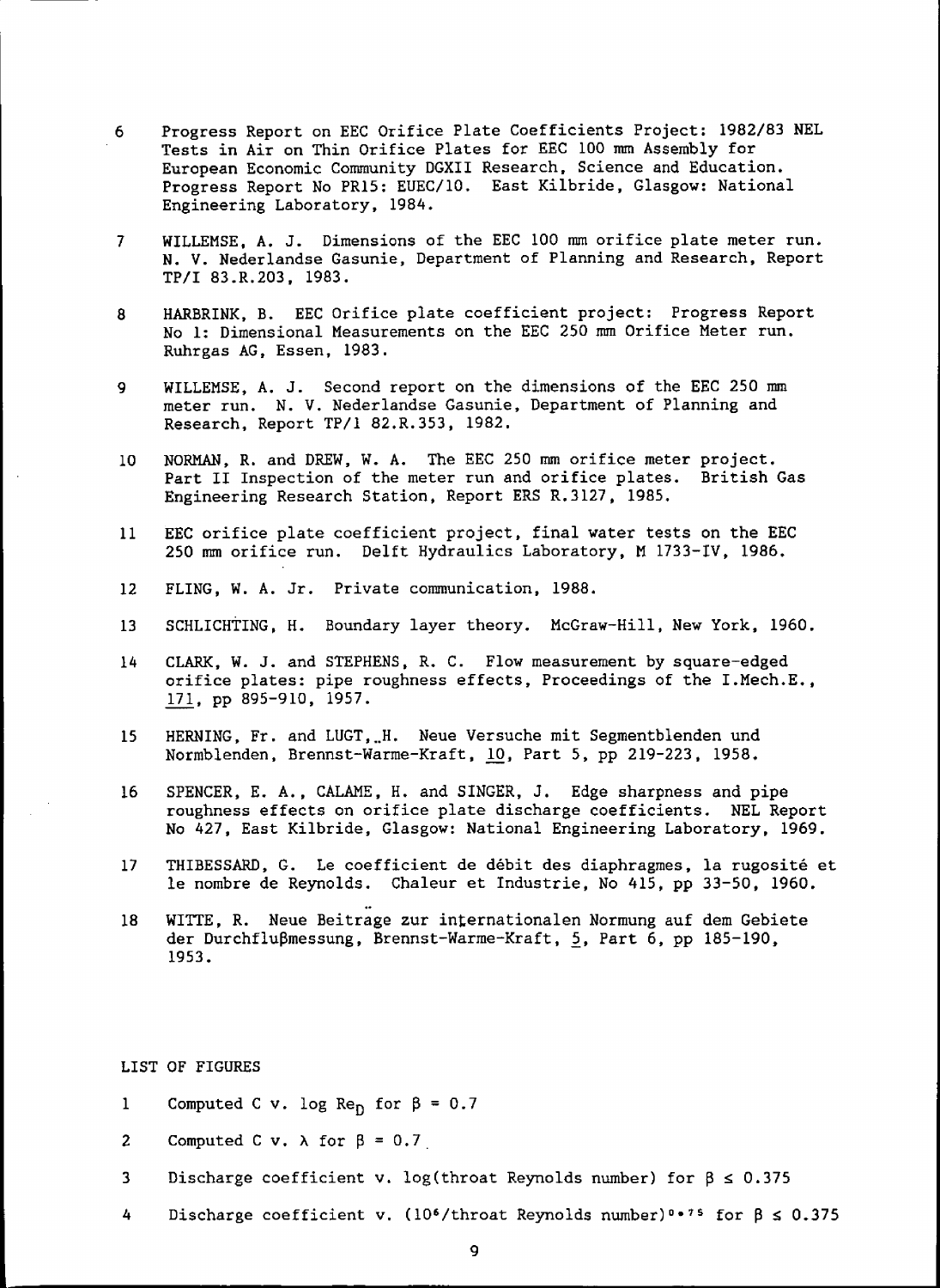- 5 C' v.  $(\lambda 0.01)$  for  $\beta = 0.57$ 
	- 6 C' v.  $(\lambda 0.01)$  for  $\beta = 0.74$

 $\overline{\phantom{a}}$ 

- 7 Effect of rough pipe on discharge coefficient (computation and experiment, corner tappings)
- 8 Discharge coefficient v. log (Reynolds number) for  $\beta = 0.2$  (not 2 inch)
- 9 Discharge coefficient v. log (Reynolds number) for  $\beta = 0.57$
- 10 Discharge coefficient v. log (Reynolds number) for  $\beta = 0.74$ .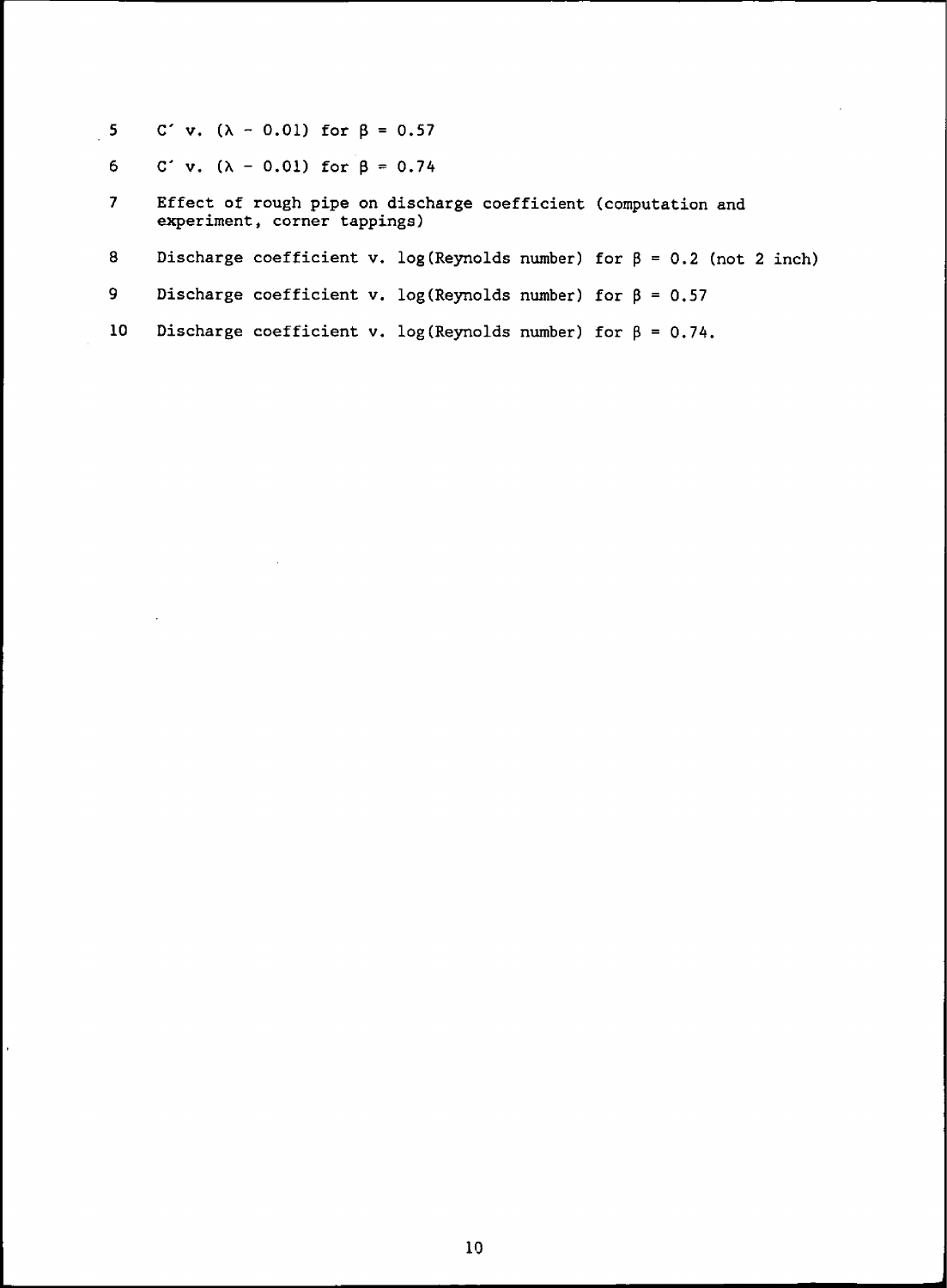



FIG 2 COMPUTED C v  $\lambda$  FOR  $\beta$  = 0.7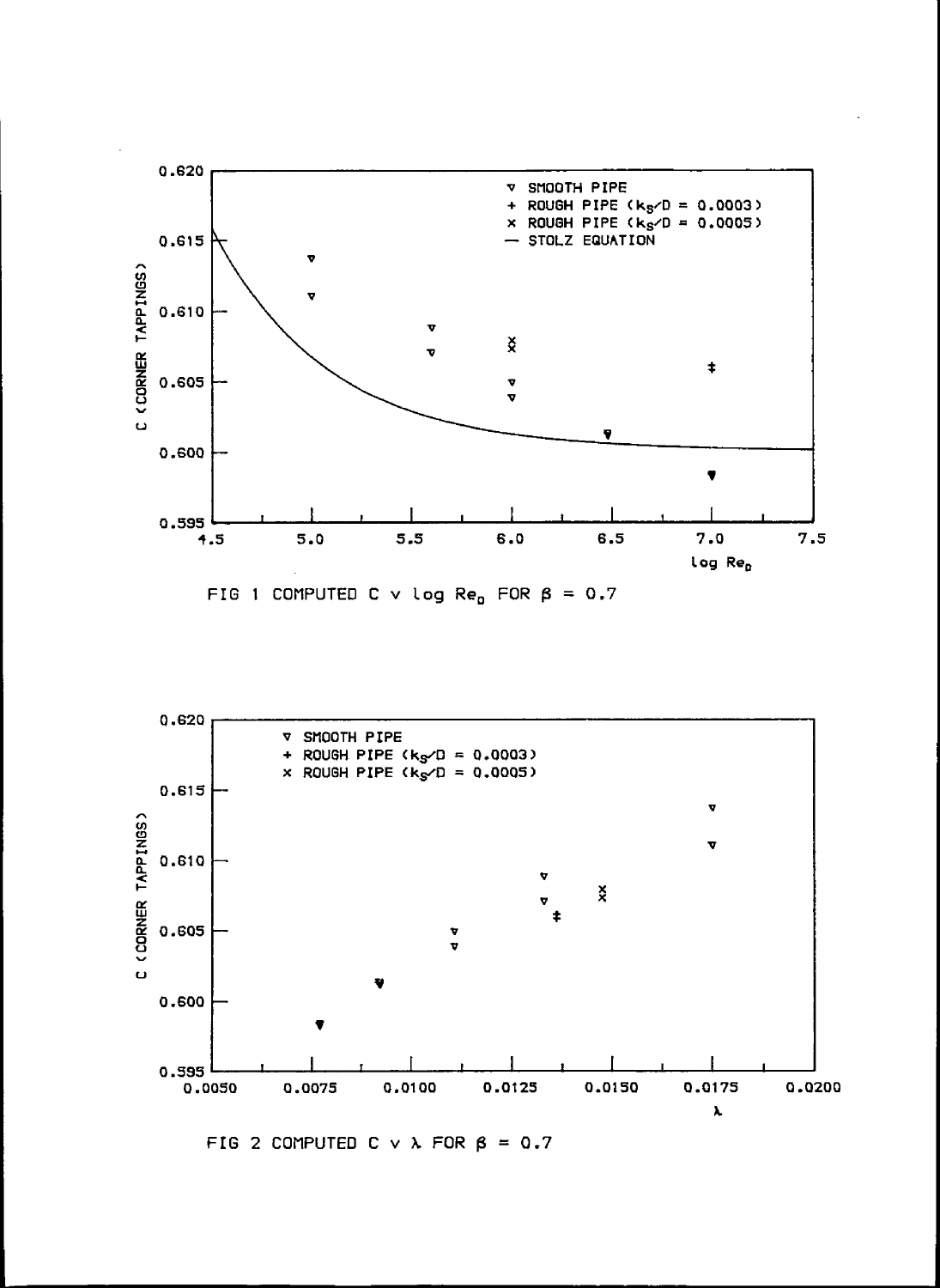

FIG 3 DISCHARGE COEFFICIENT V LOG(THROAT REYNOLDS NUMBER) FOR B<= 0.375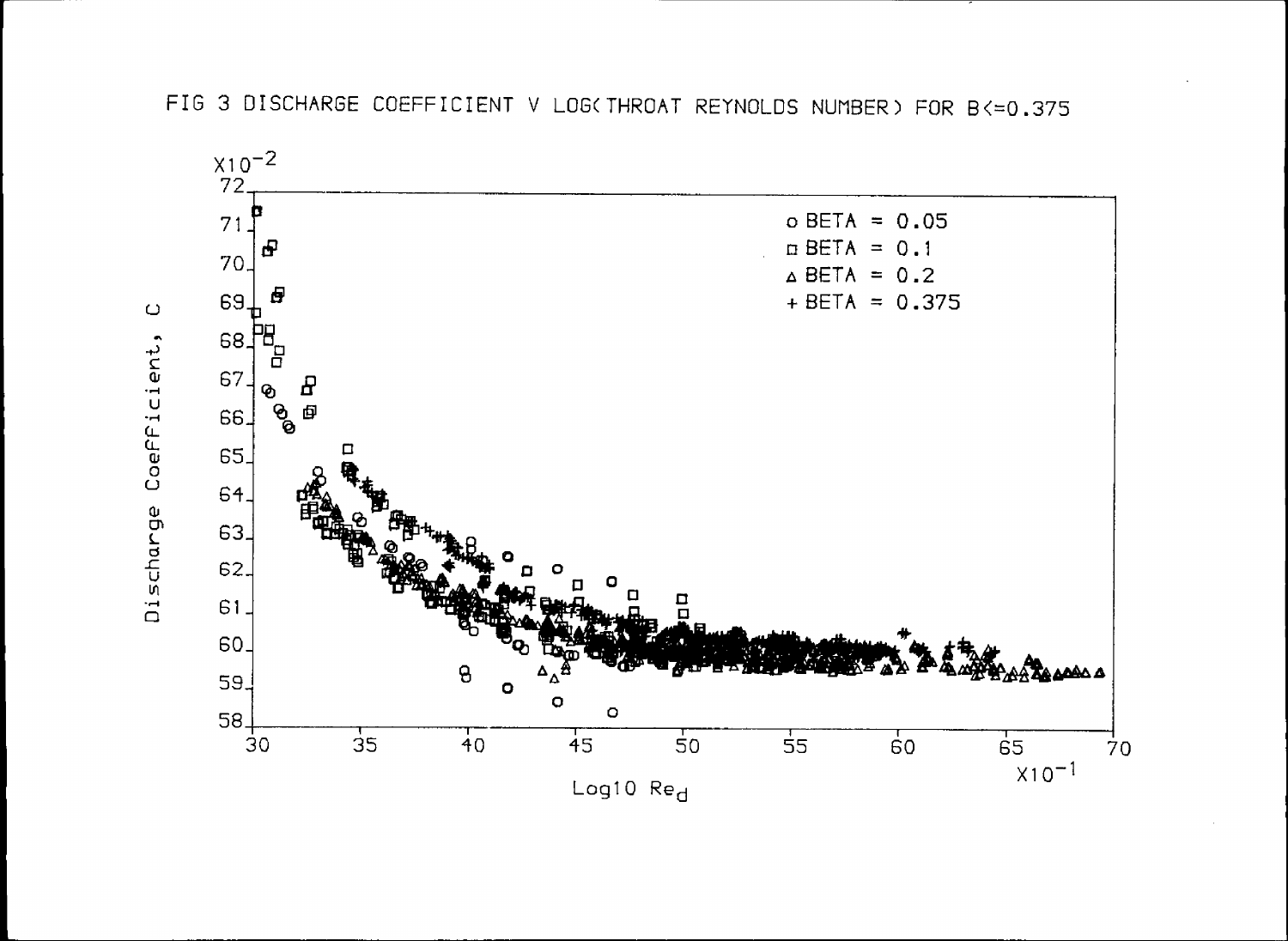

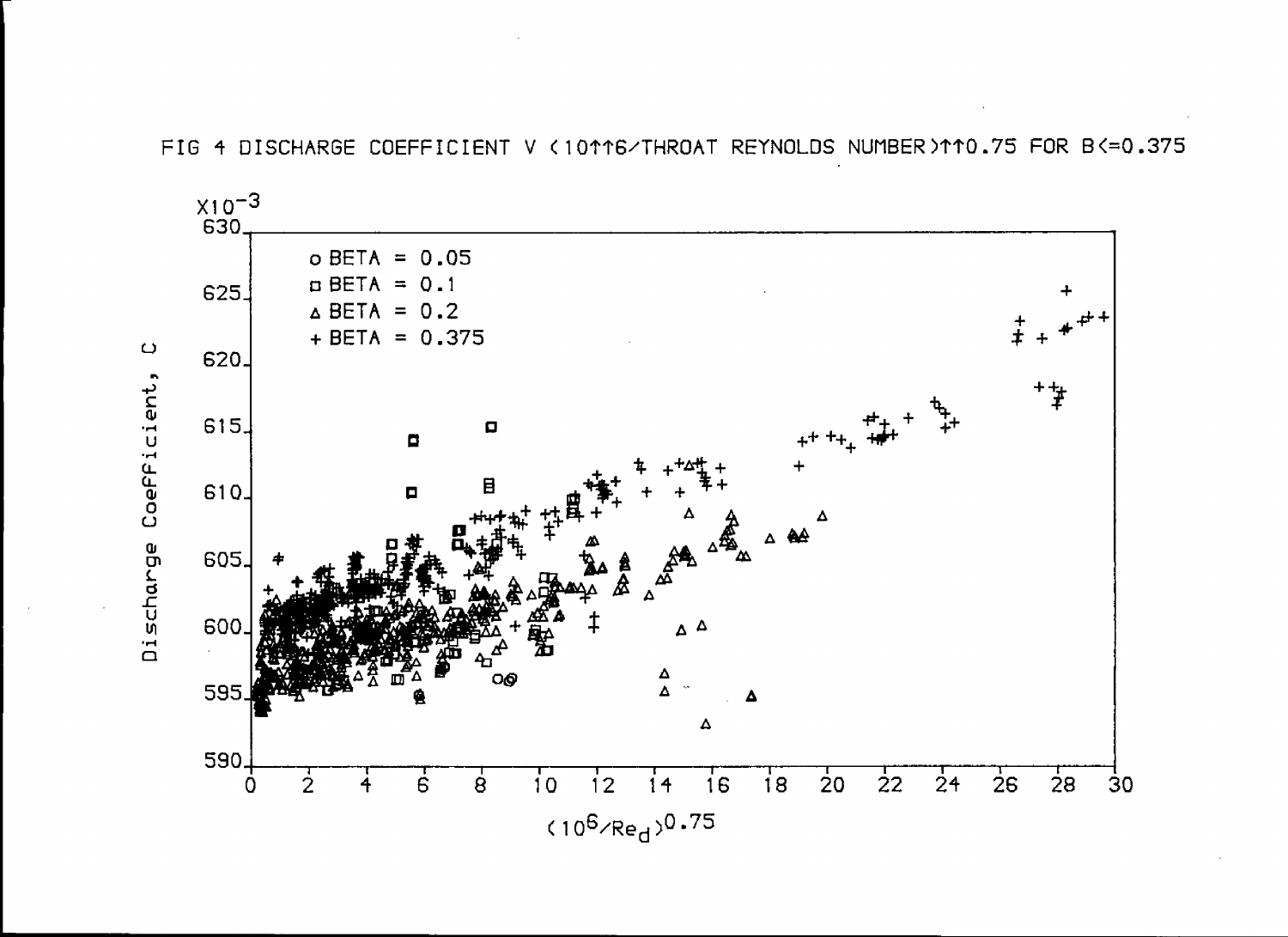

FIG 5 C' V (LAMBDA - 0.01) FOR BETA =  $0.57$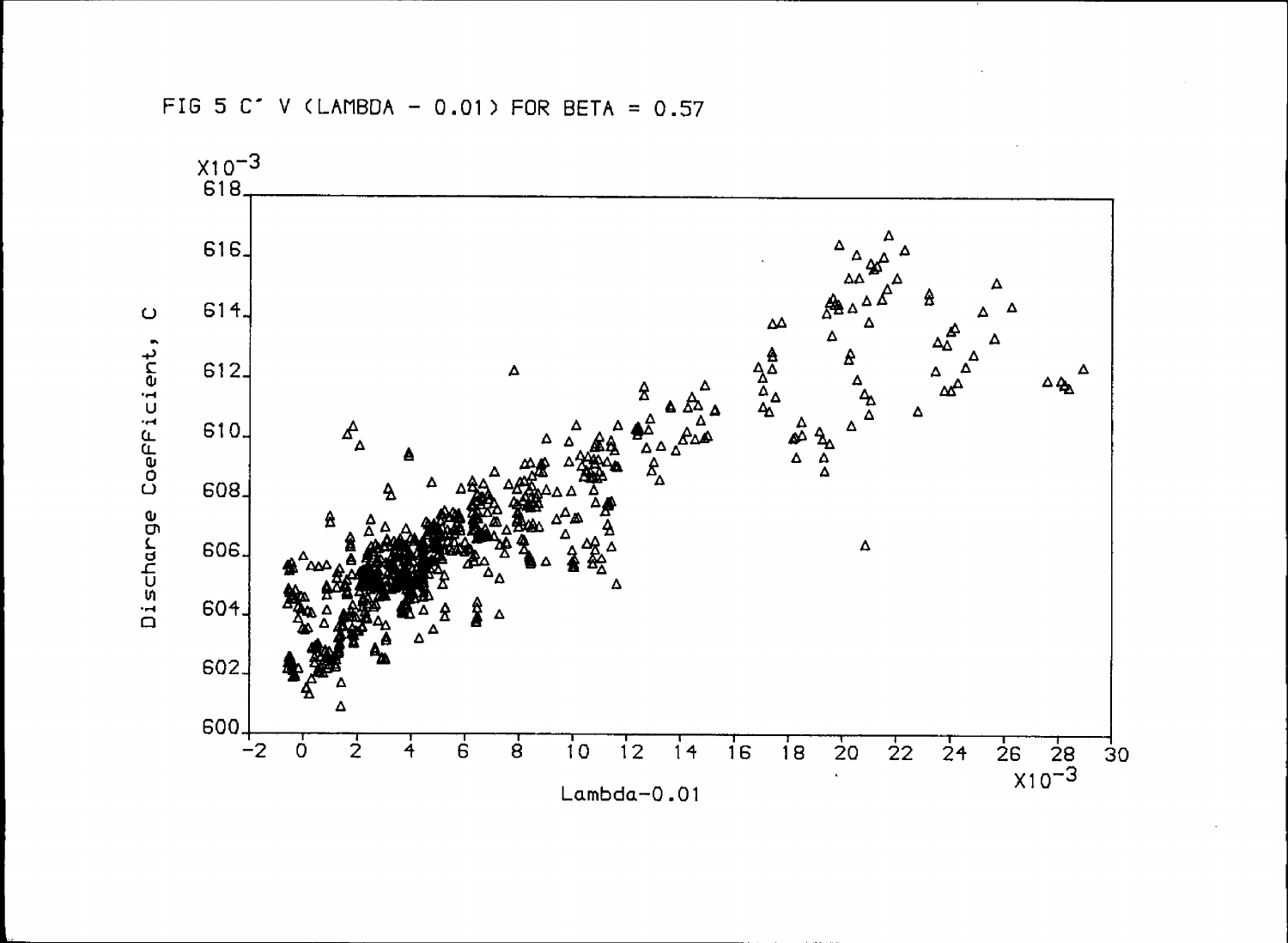FIG 6 C' V (LAMBDA - 0.01) FOR BETA = 0.74

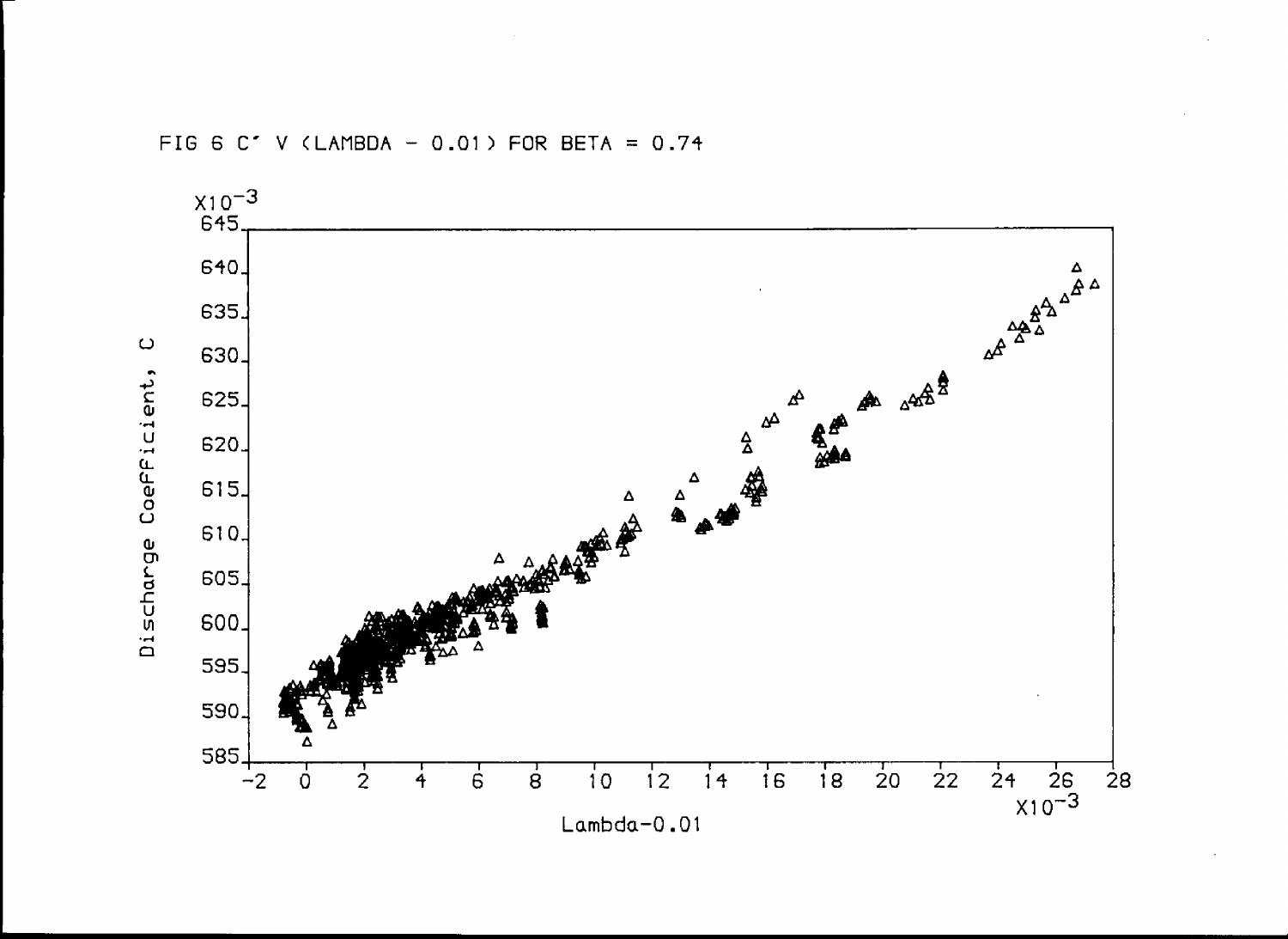

(COMPUTATION AND EXPERIMENT, CORNER TAPPINGS)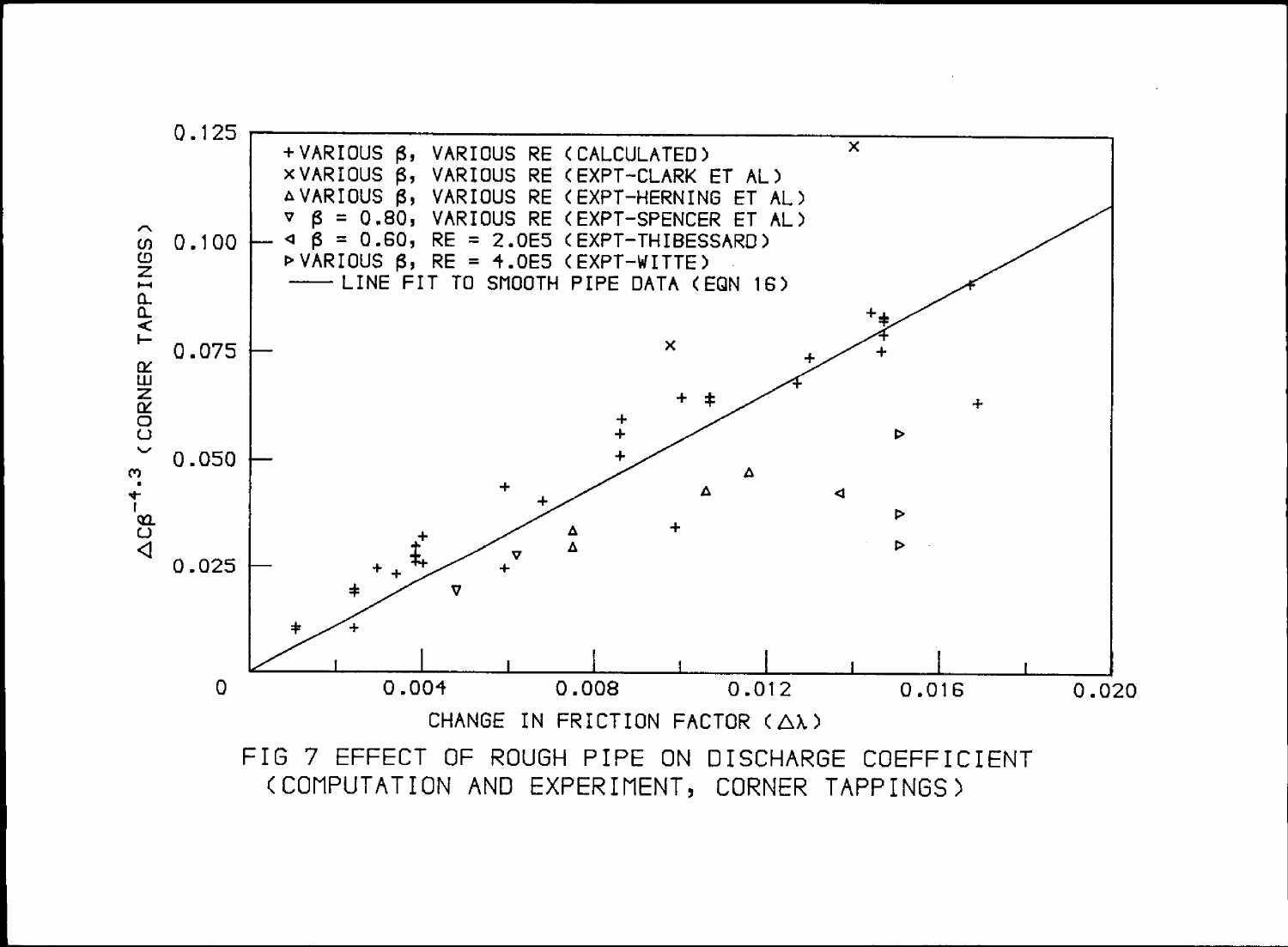FIG 8 DISCHARGE COEFFICIENT V LOG (REYNOLDS NUMBER) FOR BETA=0.2 (NOT 2 INCH)

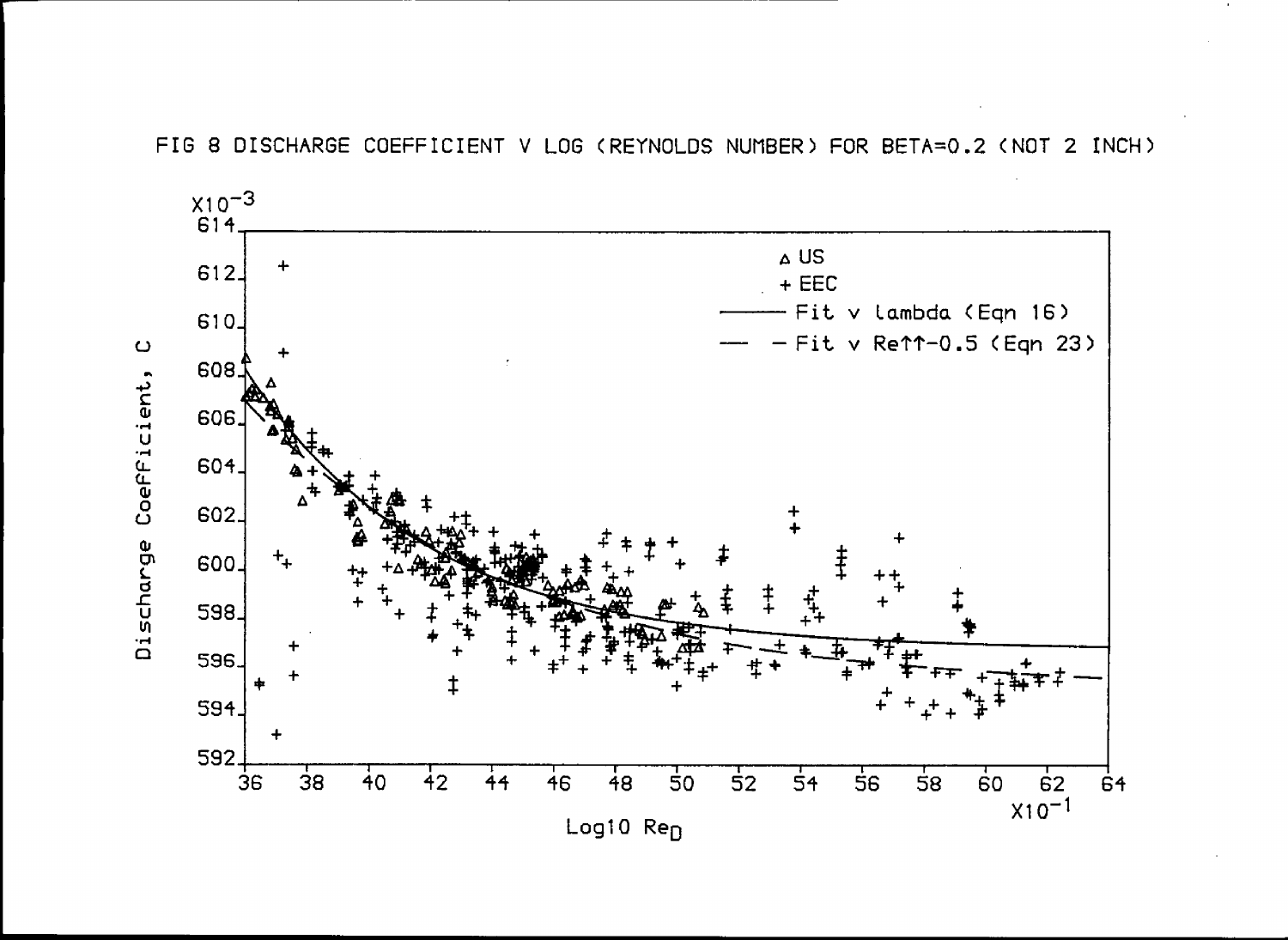

FIG 9 DISCHARGE COEFFICIENT V LOG (REYNOLDS NUMBER) FOR BETA=0.57